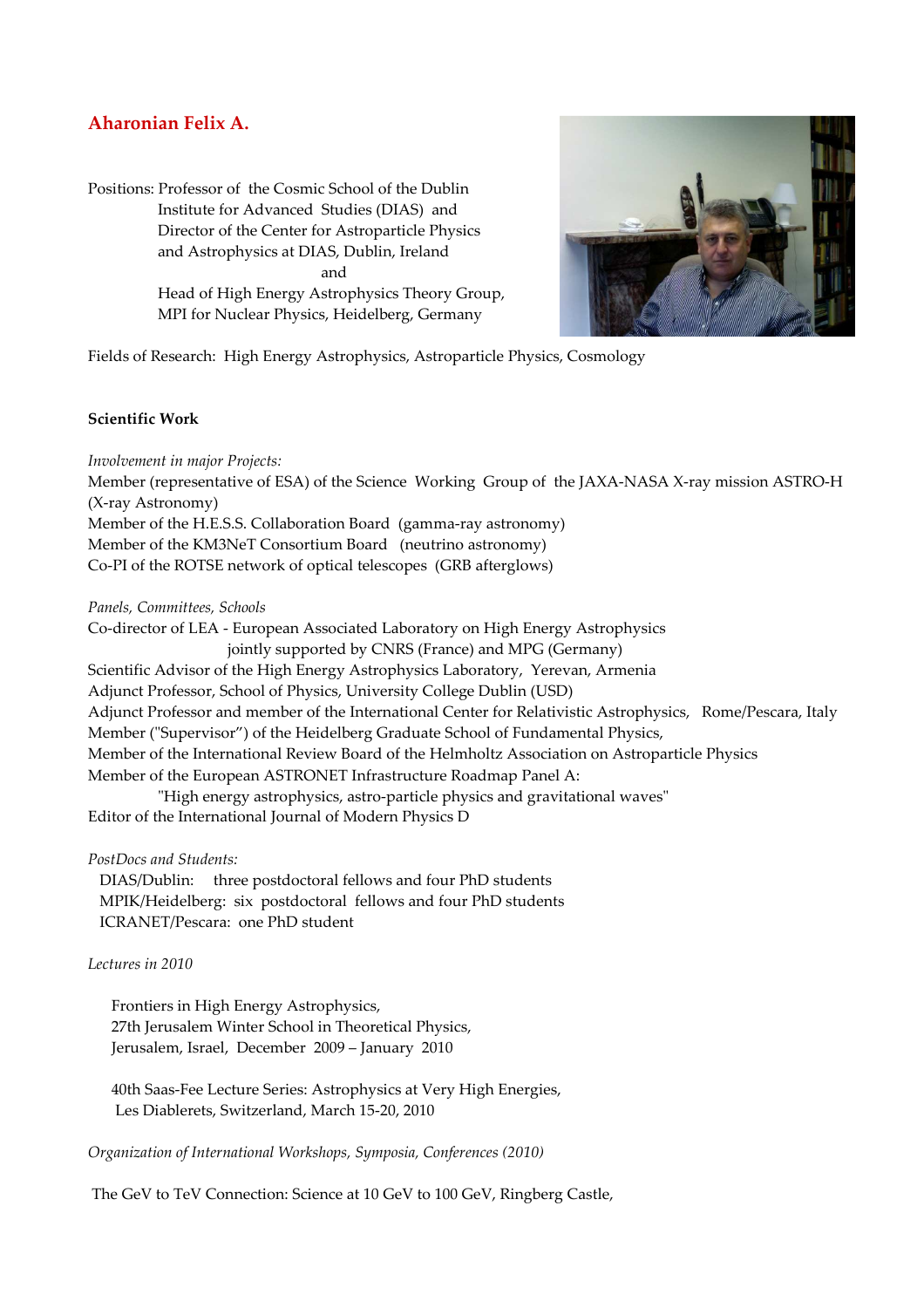Germany, Jan 11-16 (together with W. Hofmann, S.Wagner, F. Rieger, M. Rau)

 Exploring Supernova Remnants and Pulsar Wind Nebulae in X-rays: before and after ASTRO-H, ISAS, Tokyo, Japan, February 18-19 (together with A. Bmba)

 Variable Galactic Gamma-Ray Sources, Heldelberg, Germany, Nov 29-Dec 3, 2010 (together with V. Bosch-Ramon and D. Khangulyan)

 25th Texas Symposium on Relativistic Astrophysics, Heidelberg, Germany, Dec 6-11 (together with W. Hofmann)

## **Service activities**

### *Within ICRANet*

Supervision on a PhD student - Narek Sahakian Close collaboration with an ICRANET associate - Prof. Francesco Vissani Participation and talk at the "The second Galileo - Xu Guangqi" meeting, July 12-18, 2010.

## **2010 List of Publications (in peer-reviewed journals)**

(more than 300 papers in peer review journals – see http://www.mpi-hd.mpg.de/astrophysik/HEA/1024.html)

V.N. Zirakashvili, F.A. Aharonian: Nonthermal Radiation of Young Supernova Remnants: The Case of RX J1713.7-3946, Astrophys.J. , 2010, vol. 708, pp. 965-980

S.Casanova, D. Jones, F.A. Aharonian, Y. Fukui, S. Gabici, A. Kawamura, T. Onishi, G. Rowell, H. Sano, K. Torii, H. Yamamoto: Modeling the gamma-ray emission produced by runaway cosmic rays in the environment of RX J1713.7-3946. Publ. Astron. Soc. Jap., 2010, vol. 62, 1127-1134

F.Yuan, P. Schady, … F.A. Aharonian, … J. Wren: GRB 081008: From Burst to Afterglow and the Transition Phase in Between, Astrophys. J., 2010, vol. 711, pp. 870-880

F.A. Aharonian, A. Taylor: Limitations on the Photo-disintegration Process as a Source of VHE Photons, Astroparticle Physics, 2010, in press (arXiv:1005.3230)

M. Barkov, F.A. Aharonian, V. Bosch-Ramon: Gamma-ray flares from red giant/jet interactions in AGN, Astrophys.J., 2010, in press (arXiv:1005.5252)

A. Giuliani, M. Tavani, ….F.Aharonian, …. L. Salotti: AGILE detection of GeV γ-ray emission from the SNR W28, Astron. Astrophys., 2010, vol. 516, L11-L14

F. Yuan, R.M. Quimby, J.C. Wheeler, J. Vinko, E. Chatzopoulos, C.W. Akerlof, S. Kulkarni, J.M. Miller, T. McKay, F. Aharonian: The Exceptionally Luminous Type Ia Supernova 2007if, Astrophys. J., 2010, vol. 715, pp. 1338-1343

S. Casanova, F.A. Aharonian, Y. Fukui, S. Gabici, D. Jones, A. Kawamura, T. Onishi, Toshikazu, G. Rowell, H. Sano, K. Torii, H. Yamamoto: Molecular Clouds as Cosmic-Ray Barometers, Publications of the Astronomical Society of Japan, 2010, vol.62, pp.769-777

R.M. Crocker, F.A. Aharonian: The Fermi Bubbles: Giant, Multi-Billion-Year-Old Reservoirs of Galactic Center Cosmic, Phys Rev. Letters, 2010, submitted (arXiv:1008.2658)